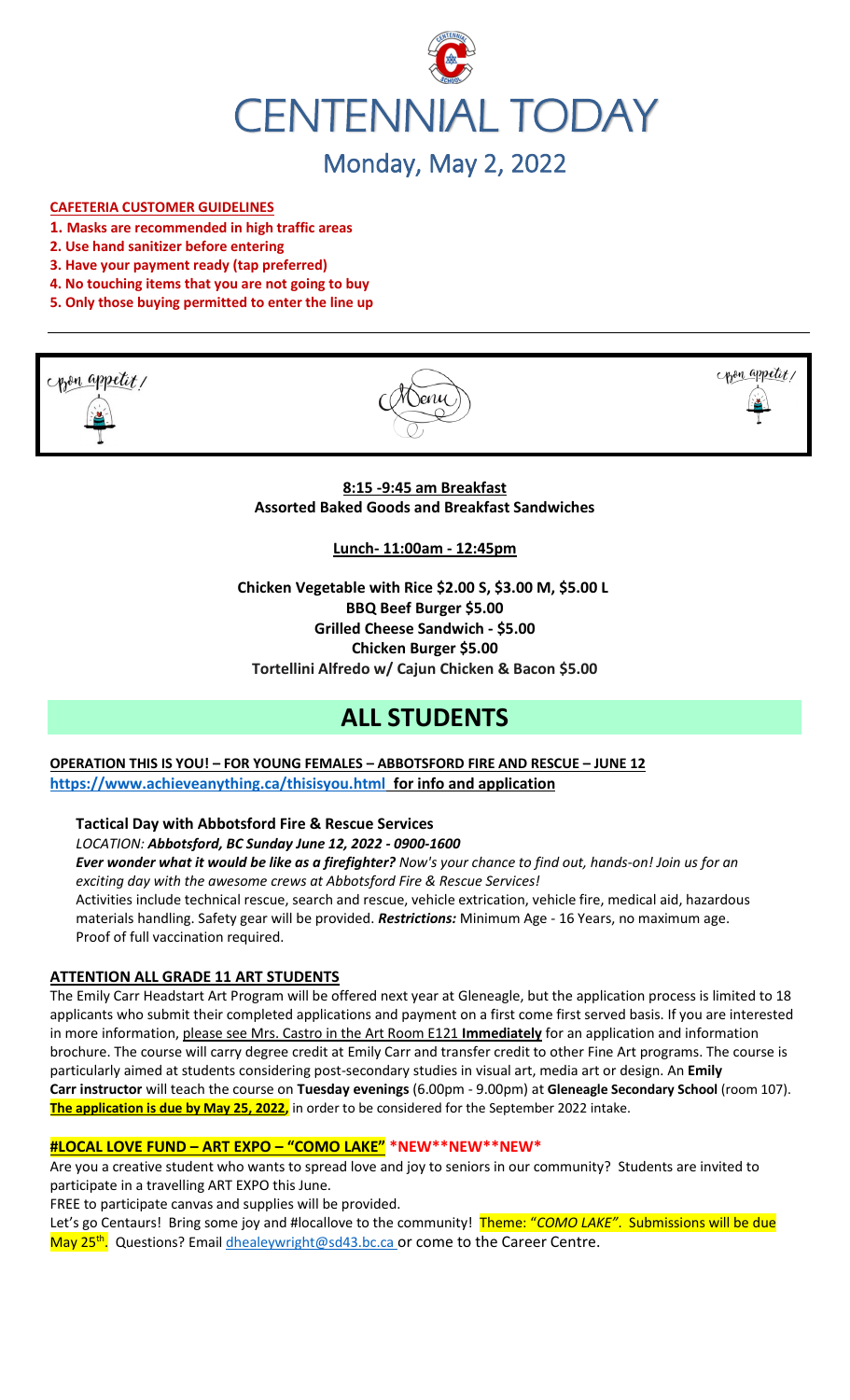# **GRADE 12**

## **Grade 12's\*NEW\*\*NEW\*\*NEW\***

**Please check the list of Gold Scholars posted on the Counselling office window. If you believe that you have earned Gold Scholar status and are not on the list, please see your counsellor asap.**



# **@cent43careercentre**

# **BC SCHOOL SPORTS SCHOLARSHIPS**

<https://www.bcschoolsports.ca/member-services/scholarships> Application & **Scholarship package** available at the link above. Due May 2/22.

#### **UBC ENGINEERING – PROSPECTIVE STUDENTS EVERYTHING YOU NEED TO KNOW - ONLINE INFO SESSION**

May 31<sup>st</sup>, 2022, 5pm – 6pm<https://www.bcschoolsports.ca/member-services/scholarships> REGISTER AT LINK

## **CURIOUS ABOUT DOUGLAS? CHECK OUT THIS VIDEO**

**<https://www.youtube.com/watch?v=z3xEb7RTdo4>**

# **DOUGLAS COLLEGE INFO SESSIONS (MAY & JUNE)**

THU MAY 19, 2022 @ 5:00 PM **ONLINE, ZOOM** THU JUN 23, 2022 @ 5:00 PM **ONLINE, ZOOM SIGN UP[: HTTPS://WWW.DOUGLASCOLLEGE.CA/FUTURE-STUDENTS/EXPLORE-DOUGLAS/INFORMATION-SESSIONS](https://www.douglascollege.ca/future-students/explore-douglas/information-sessions)**

## **ECCE AND HCA PATHWAYS PROGRAM (Domestic ESL) – VIRTUAL INFO SESSION (CAPU)**

**<https://capilanou.ca/about-capu/get-to-know-us/events/items/ecce-and-hca-pathways-program-info-session.php> May 11/22 7pm – 8pm**

# **BC TECH SCHOLARSHIPS – NOW OPEN!**

[https://wearebctech.com/members/technology-impact-awards-tias/2022-bc-tech-scholarship/](file://///d00-v02-p01/Shared_Data/076/Staff_Shared/Office/centennial%20today/Centennial%20Today%202021-2022/April%202022/​https:/wearebctech.com/members/technology-impact-awards-tias/2022-bc-tech-scholarship/)

- Deadline May 06/22. 2 X \$2,500 and \$1,000 bursary. 3.2 GPA and other criteria, and proof of enrolment by May 31st. Visit the link or the Career centre. Eligible disciplines include:
	- **Biotech**
- Business & Technology
- Cleantech
- Computer Science
- Digital Media
- **Engineering**
- **Entrepreneurship**
- IT & Applied Technology
- **Management**
- Product Management
- Other technical programs

## **SPIRIT OF BC TECH SCHOLARSHIP**

The Spirit of BC Tech Scholarship fund bursary is an additional \$1000 award to the one post-secondary and the one grade 12 student who best exemplifies the values of BC's tech sector, this year the focus is on ambition. DUE May 6/2[2](https://wearebctech.com/members/technology-impact-awards-tias/2022-bc-tech-scholarship/) <https://wearebctech.com/members/technology-impact-awards-tias/2022-bc-tech-scholarship/>

## **MAY SCHOLARSHIP DEADLINES – FIND DETAILS HERE:<https://tinyurl.com/bdfe8k2d>**

MINDSHARE LEARNING TECHNOLOGY AWARD 5/12/2022 INDIGENOUS EDUCATION DEPARTMENT BURSARY applies directly 5/12/2022 COQUITLAM RETIRED TEACHERS' ASSOCIATION 5/12/2022 LOREINE SHANTZ - ALDERSON ELEMENTARY 5/13/2022 PACIFIC LEADERS' SCHOLARSHIP FOR CHILDREN OF PUBLIC SERVANTS 5/13/2022 BCAHA Tribute Fund Bursary 5/15/2022 Shashi Assanand Bursary (female) 5/15/2022 Maillardville Residents' Association Bursary 5/15/2022 BCAHA Bursaries 5/15/2022 Irving K Barber Indigenous Awards Trades and Undergrad 5/16/2022



**BCIT Featured Programs**

Applications for many full-time programs are still open for Fall 2022. View the complete list of programs by status on the **[Program Availability](https://bcit.us8.list-manage.com/track/click?u=daf05330755626307efc8f07f&id=4d4ed36616&e=b29846f095)** page.